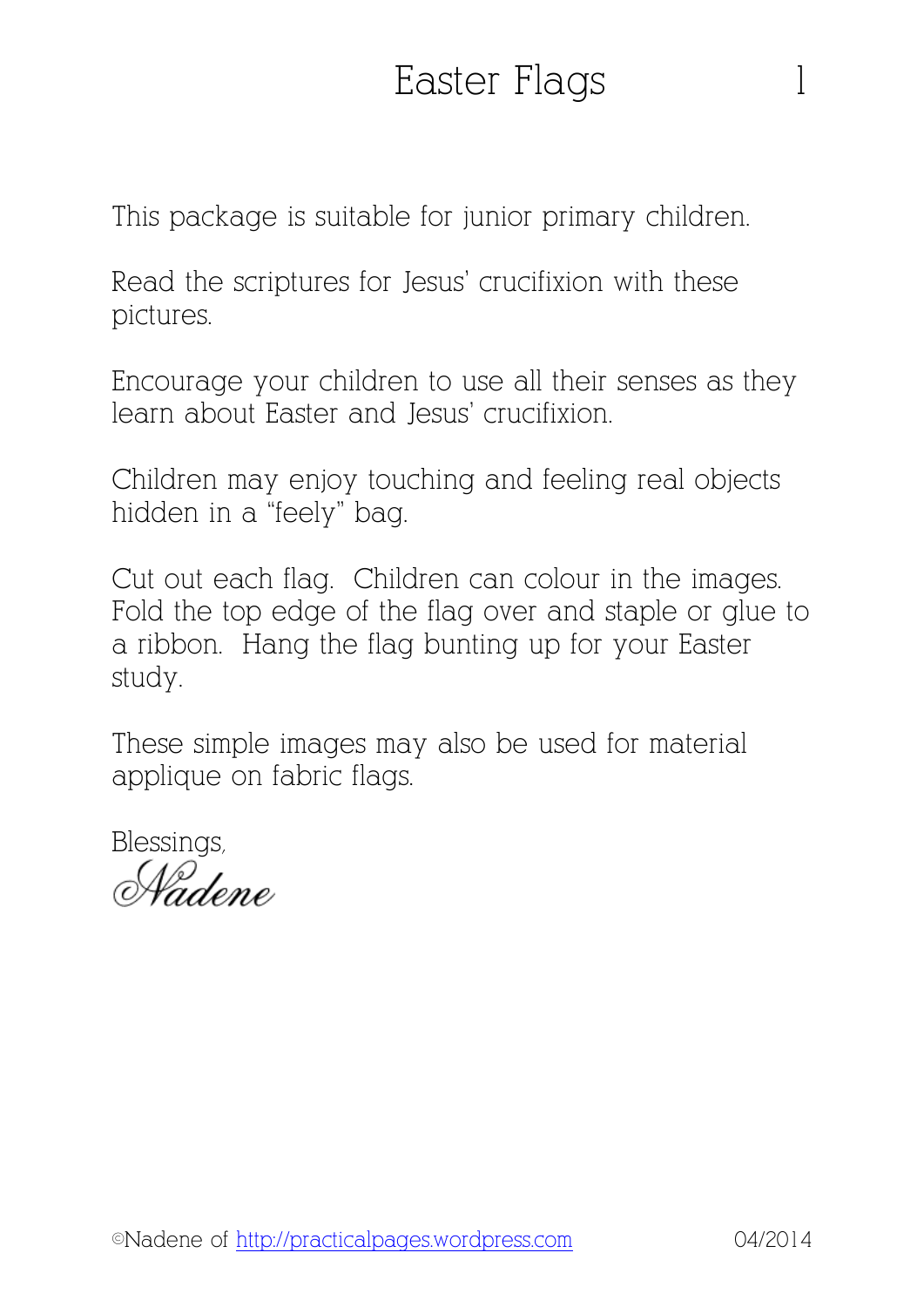| Triumphal Entry<br>Palm leaf<br>Sing praise songs<br>and wave palm<br>leaves.      | Matthew 21: 9<br>Psalm 1 1 8; 26                                              | It is the first day of the<br>week & Jerusalem is<br>filled with people<br>coming to celebrate<br>the Passover. They cut<br>palm branches and<br>lay out their cloak on<br>the road. They praise<br>Jesus, "Hosanna!<br>Blessed is He who<br>comes in the name of<br>the Lord!" |
|------------------------------------------------------------------------------------|-------------------------------------------------------------------------------|---------------------------------------------------------------------------------------------------------------------------------------------------------------------------------------------------------------------------------------------------------------------------------|
| Anointing at<br>Bethany<br>Bottle of perfume<br>Smell perfume.                     | Matthew 26: 6-12<br>Mark 14: 3<br>John 12: 3                                  | Mary anoints Jesus<br>with very costly<br>perfume                                                                                                                                                                                                                               |
| Judas betrays Jesus<br>30 coins in a bag                                           | Matthew 26: 14-16<br>Luke 22: 3-6<br>Mark 14: 10                              | Judas paid 30 silver<br>coins to betray Jesus                                                                                                                                                                                                                                   |
| Last supper the<br>Passover<br>Matzo & wine and<br>Passover meal<br>Have communion | Matthew 26: 20-30<br>Mark 14: 17–26<br>John 13: 21-30                         | Jesus eats the<br>Passover meal with His<br>disciples and institutes<br>the Lord's Supper with<br>the bread and the<br>wine                                                                                                                                                     |
| Jesus washes<br>disciples' feet<br>Water & bowl<br>Wash each other's<br>feet       | John 13: 1-17                                                                 | After the Passover<br>meal Jesus washes His<br>disciple's feet                                                                                                                                                                                                                  |
| Peter denies Jesus<br>Sound of cock<br>crowing                                     | Matthew 26: 69-75<br>Mark 14: 66-72<br>Luke 22: 54-62<br>John 18: 15-8, 25-27 | Peter denies Jesus<br>and hears the cock<br>crow 3 times and<br>weeps bitterly                                                                                                                                                                                                  |
| Jesus whipped<br>Leather whip                                                      | Matthew 27: 27-31<br>Mark 15: 16-20                                           | Jesus is taken to Pilate<br>and is sent to be<br>scourged                                                                                                                                                                                                                       |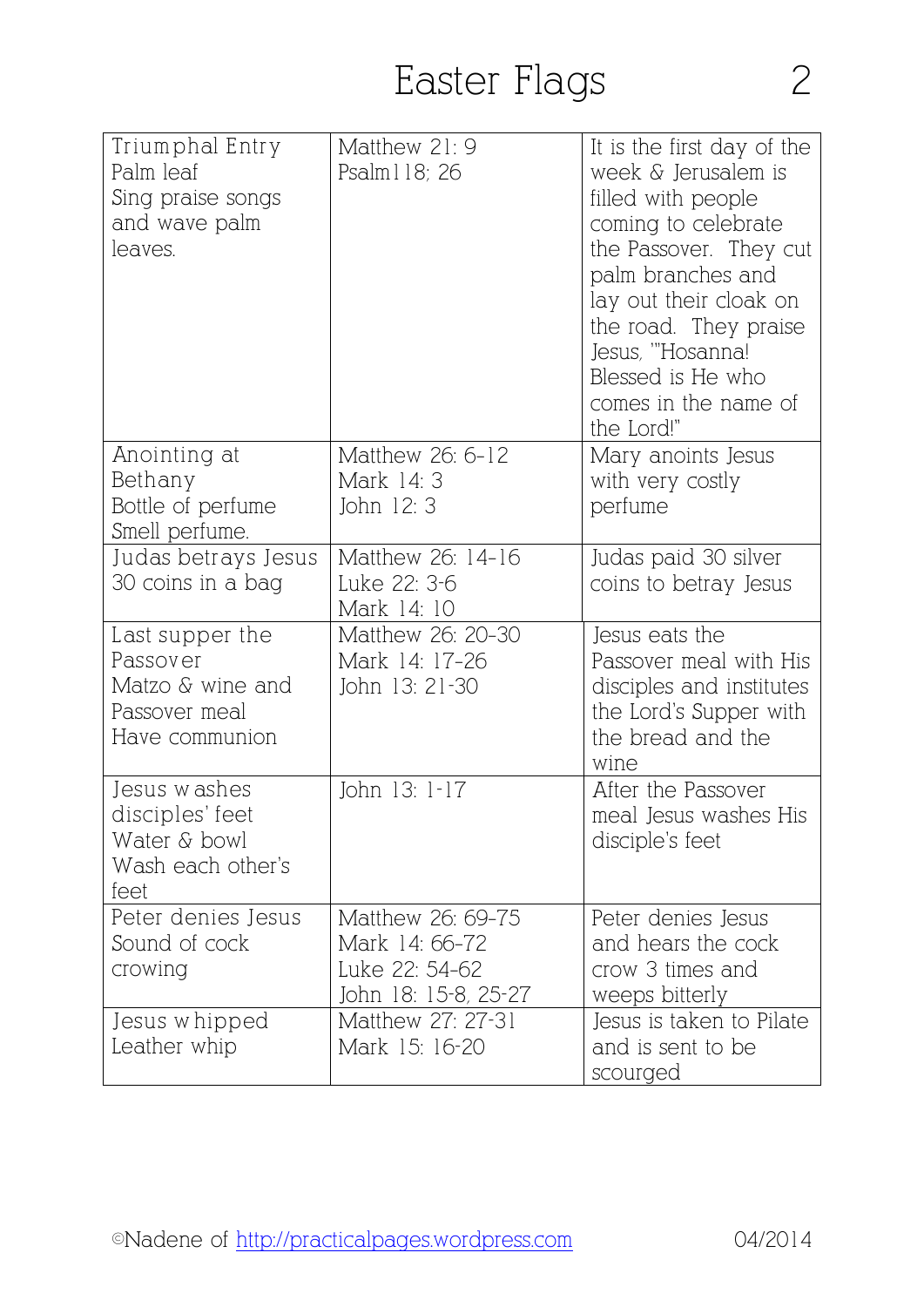| Jesus crow ned<br>with thorns<br>Crown of thorns                                                   | Matthew 27: 27-31<br>Mark 15: 16-20                                      | Roman soldiers put a<br>crown of thorns on<br>Jesus' head                                                                                                                                                                                                                                      |
|----------------------------------------------------------------------------------------------------|--------------------------------------------------------------------------|------------------------------------------------------------------------------------------------------------------------------------------------------------------------------------------------------------------------------------------------------------------------------------------------|
| Jesus mocked with<br>purple cloak<br>Piece of purple cloth<br>Cast lots for the<br>cloth           | Matthew 27: 27-31<br>Mark 15: 16-20                                      | Roman soldiers put a<br>purple cloak on Jesus<br>and taunt and mocked<br>Him, "Hail, King of the<br>Jews!"                                                                                                                                                                                     |
| Jesus crucified<br>Hammer & nails<br>Hammer the nails<br>into a piece of wood                      | Matthew 27: 32-44<br>Mark 15: 21-32<br>Luke 23: 26-43<br>John 19: 17- 27 | Jesus carries His cross<br>and is nailed to the<br>cross at Golgotha.                                                                                                                                                                                                                          |
| Jesus thirsts<br>Taste vinegar<br>soaked on sponge                                                 | Matthew 27: 45-56<br>Mark 15: 33-41<br>Luke 23: 44-49<br>John 19: 28-30  | As Jesus hangs on the<br>cross, darkness covers<br>the land. He cries out<br>"My God, My God, why<br>have you forsaken me?"<br>Someone gives Jesus a<br>sponge soaked in<br>vinegar.                                                                                                           |
| He is risen & the<br>tomb is empty<br>Flat round stone<br>Seal the stone onto<br>another with clay | Matthew 28: 1-8<br>Mark 16: 1-8<br>Luke 24: 1-12<br>John 20: 1-10        | When Sabbath was past<br>Mary Magdalene, Mary<br>the mother of James and<br>Salome bring spices to<br>anoint Jesus' body, but<br>find the stone at the<br>tomb rolled away and<br>the tomb is empty. Jesus<br>appears to Mary and<br>she runs to tell the<br>disciples that Jesus is<br>risen! |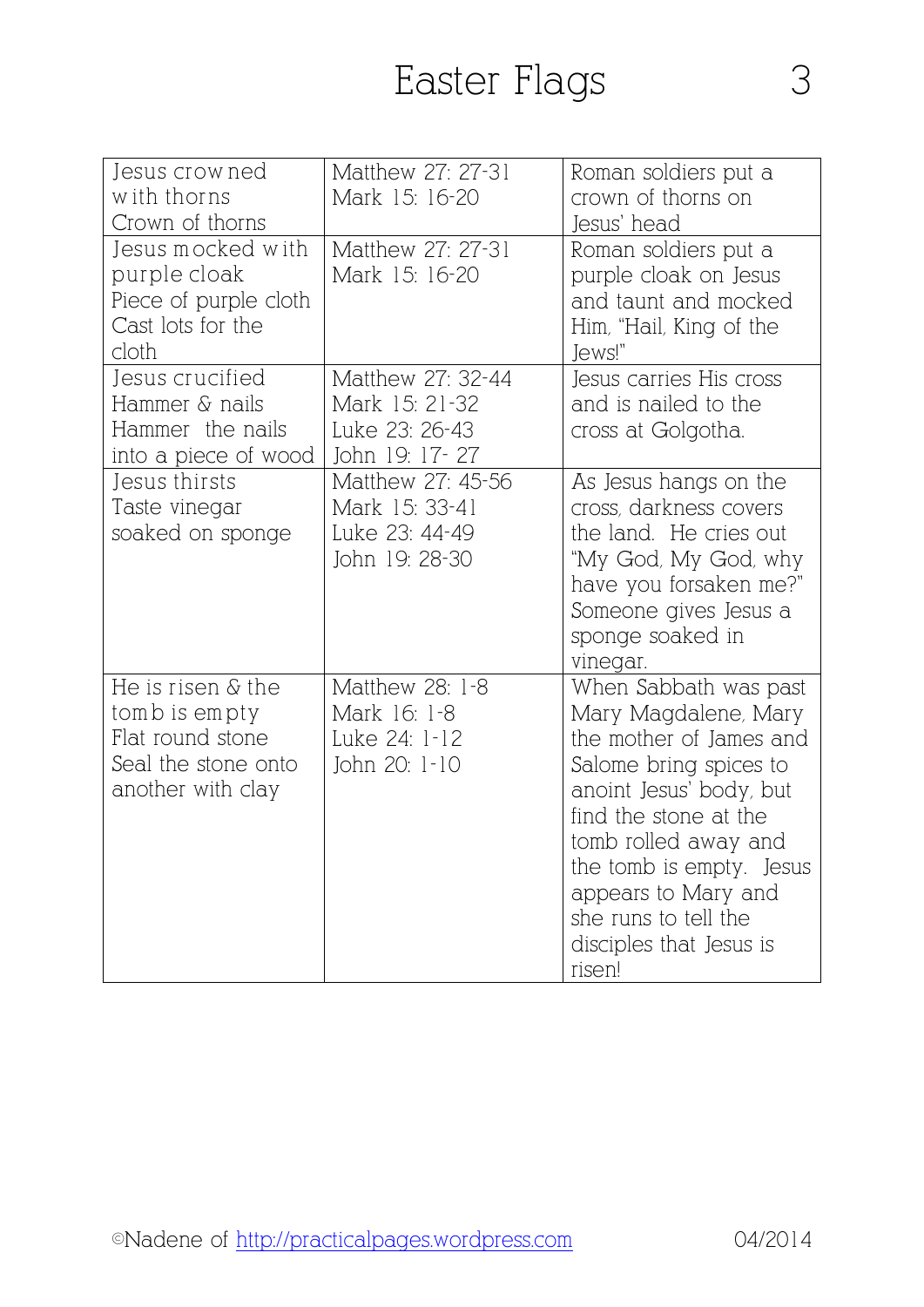# Hear Hosanna!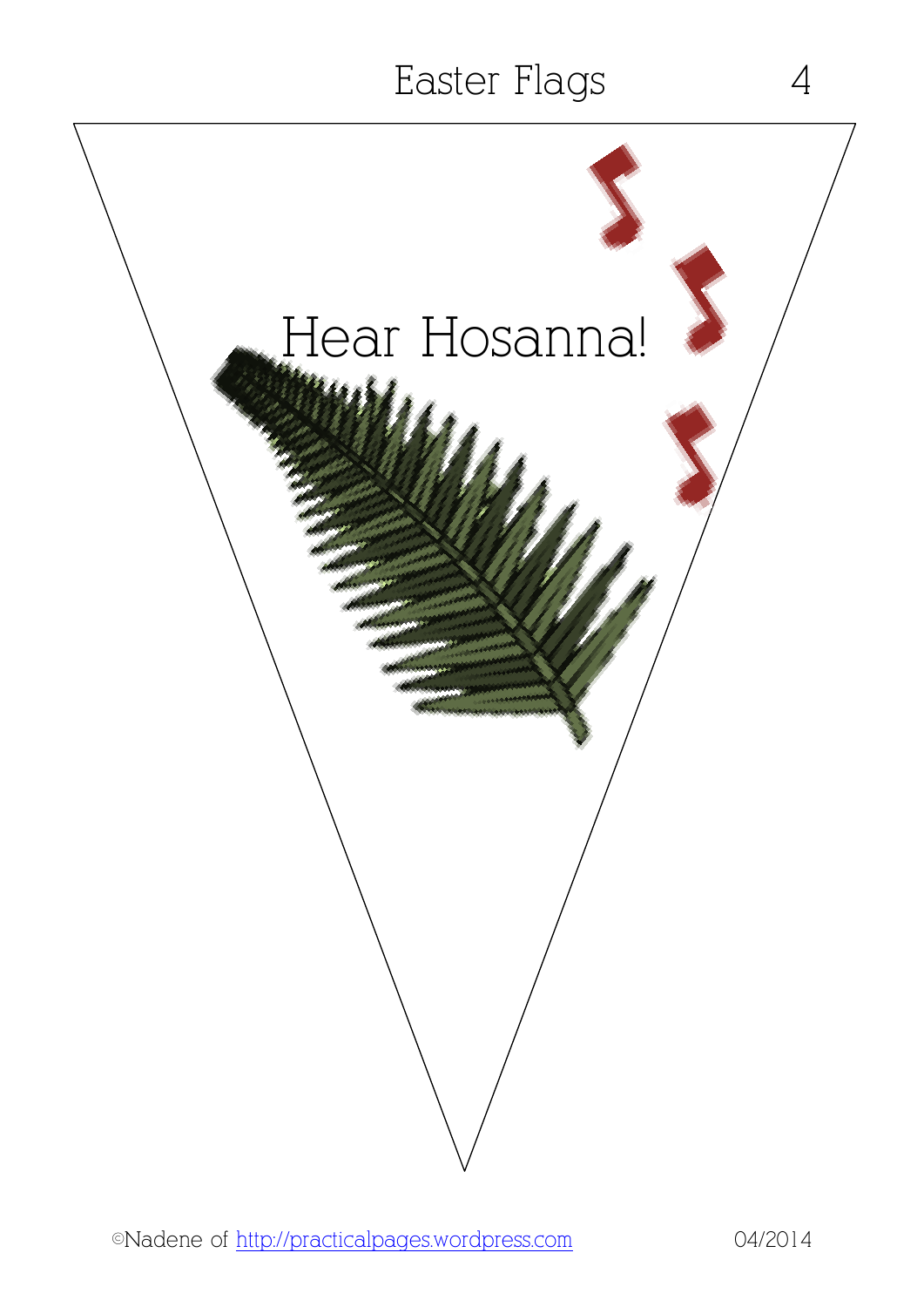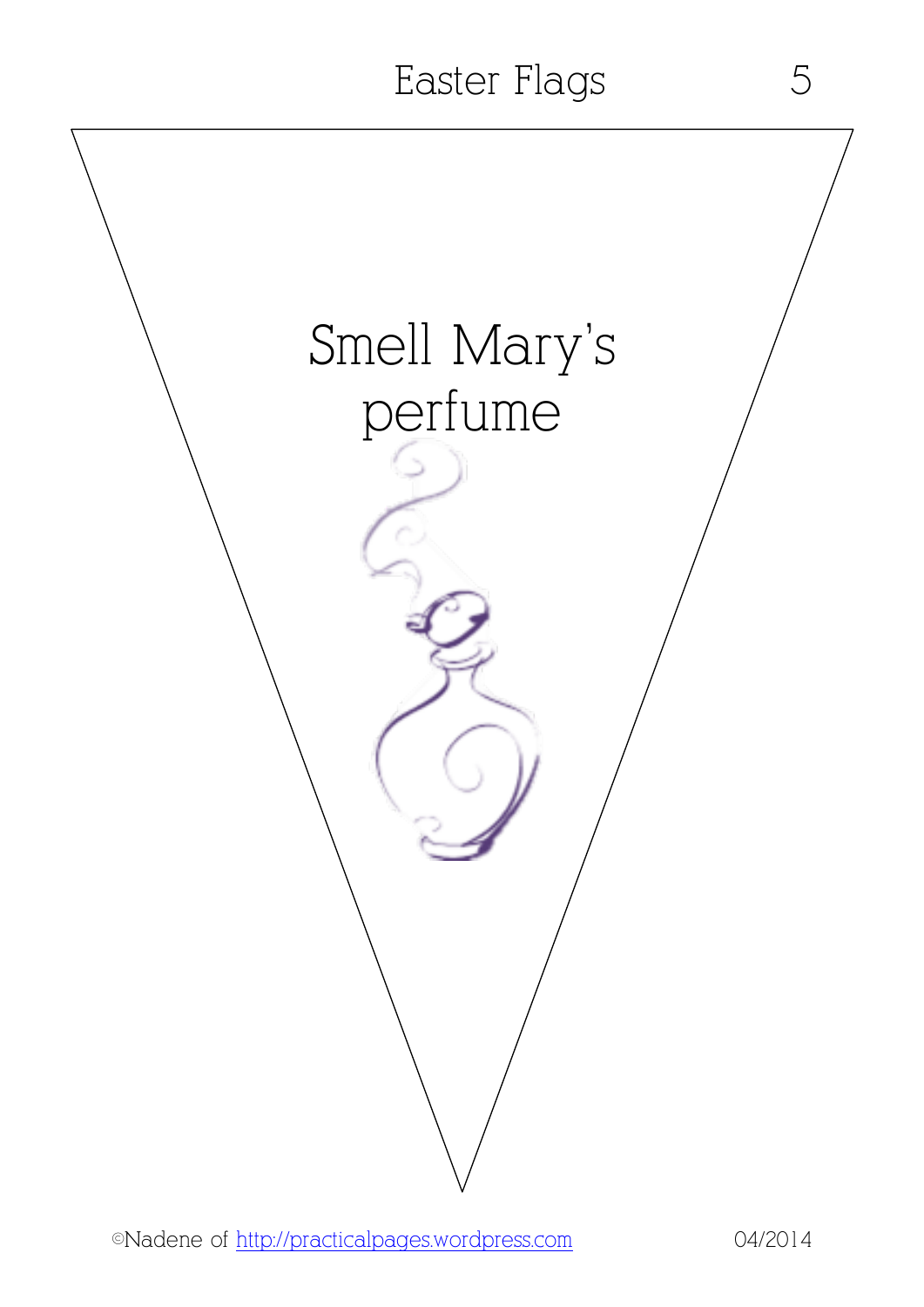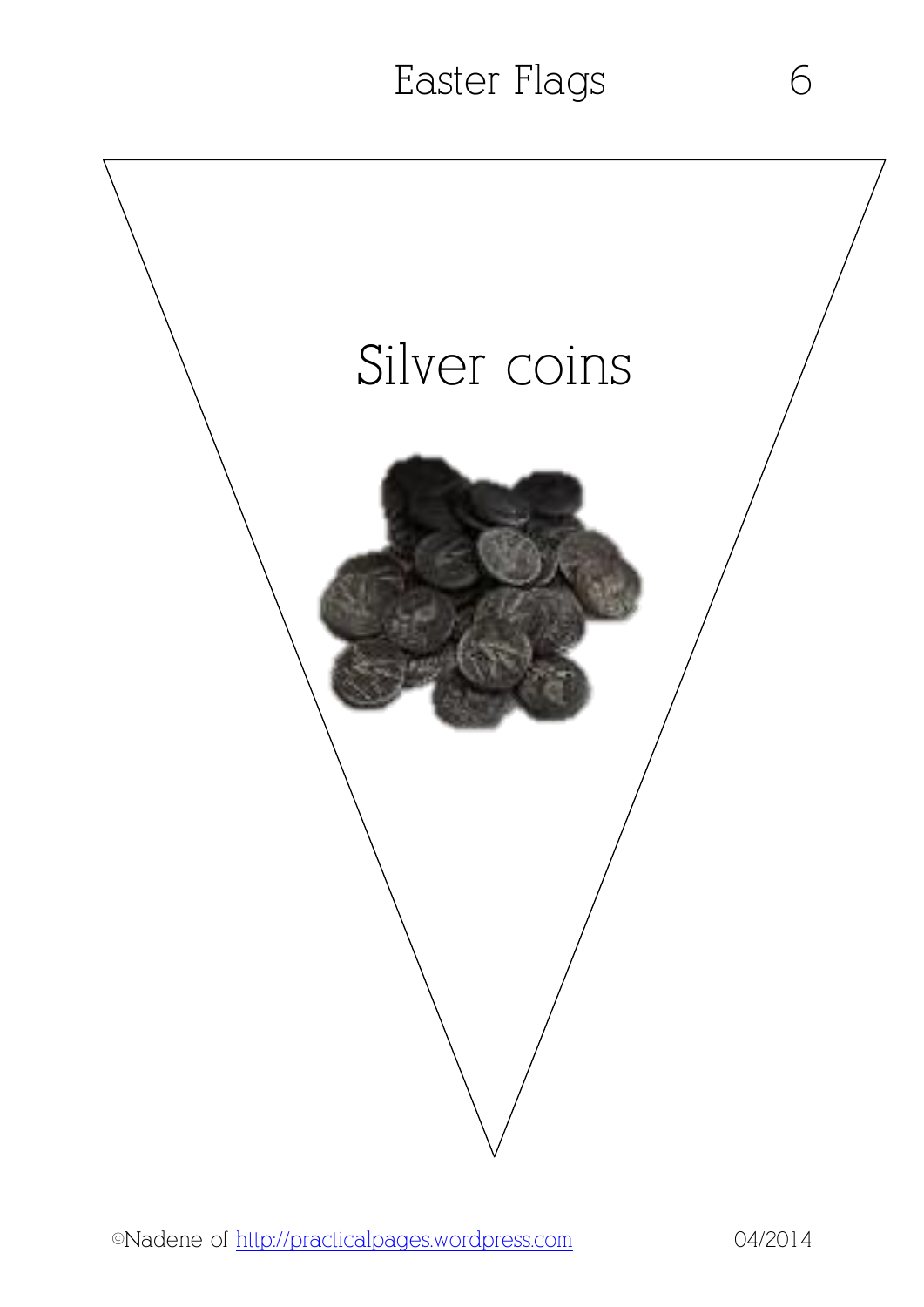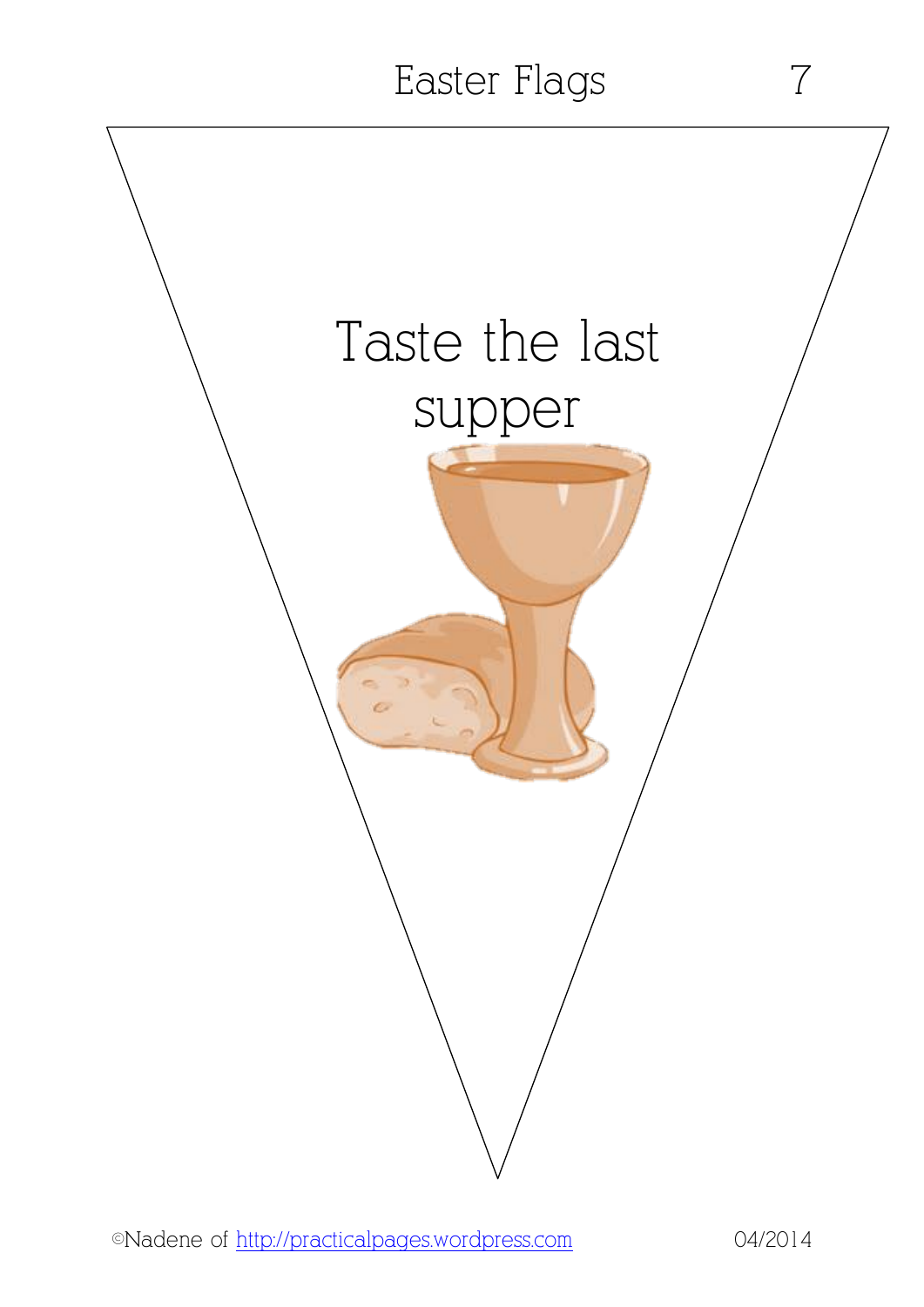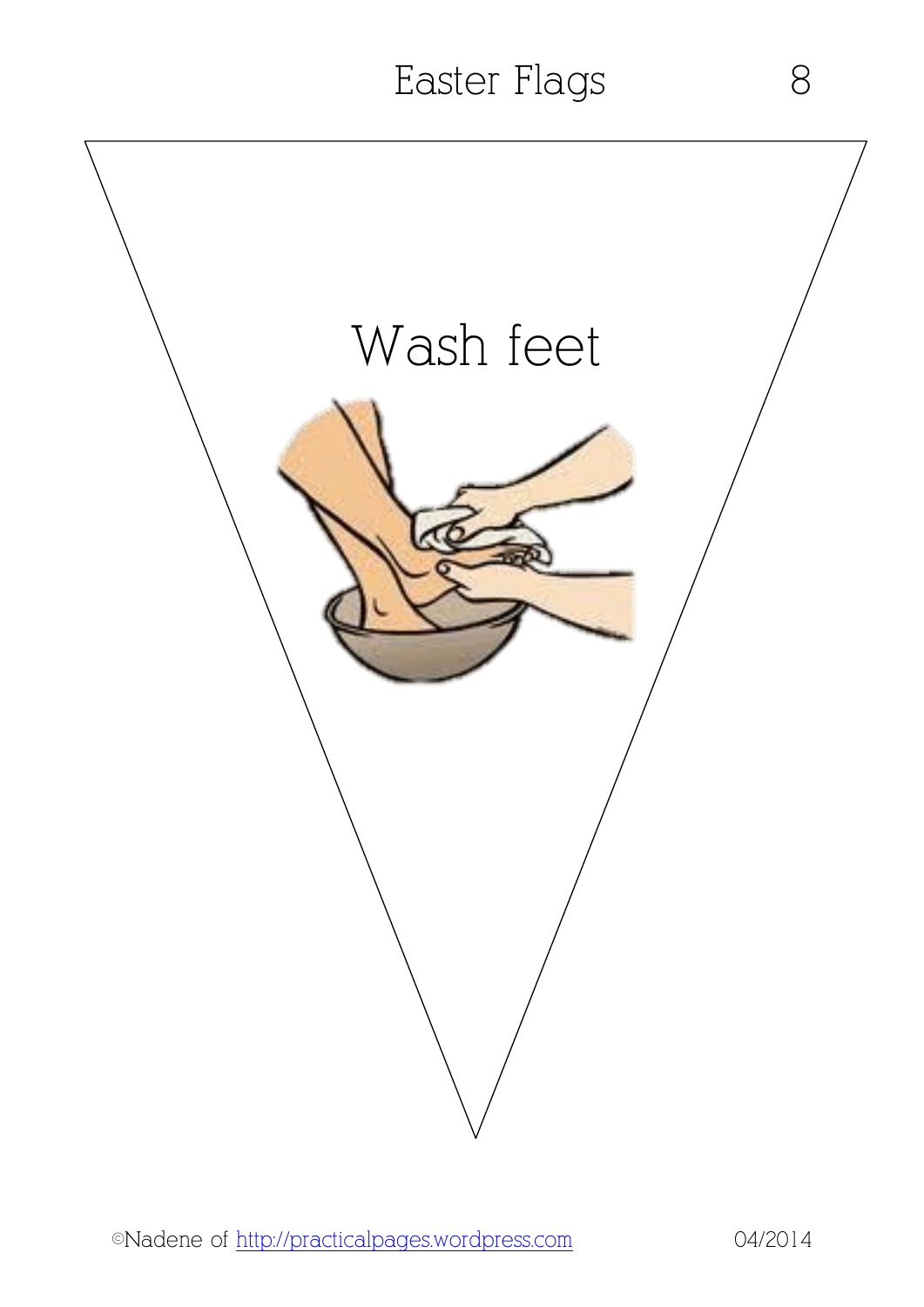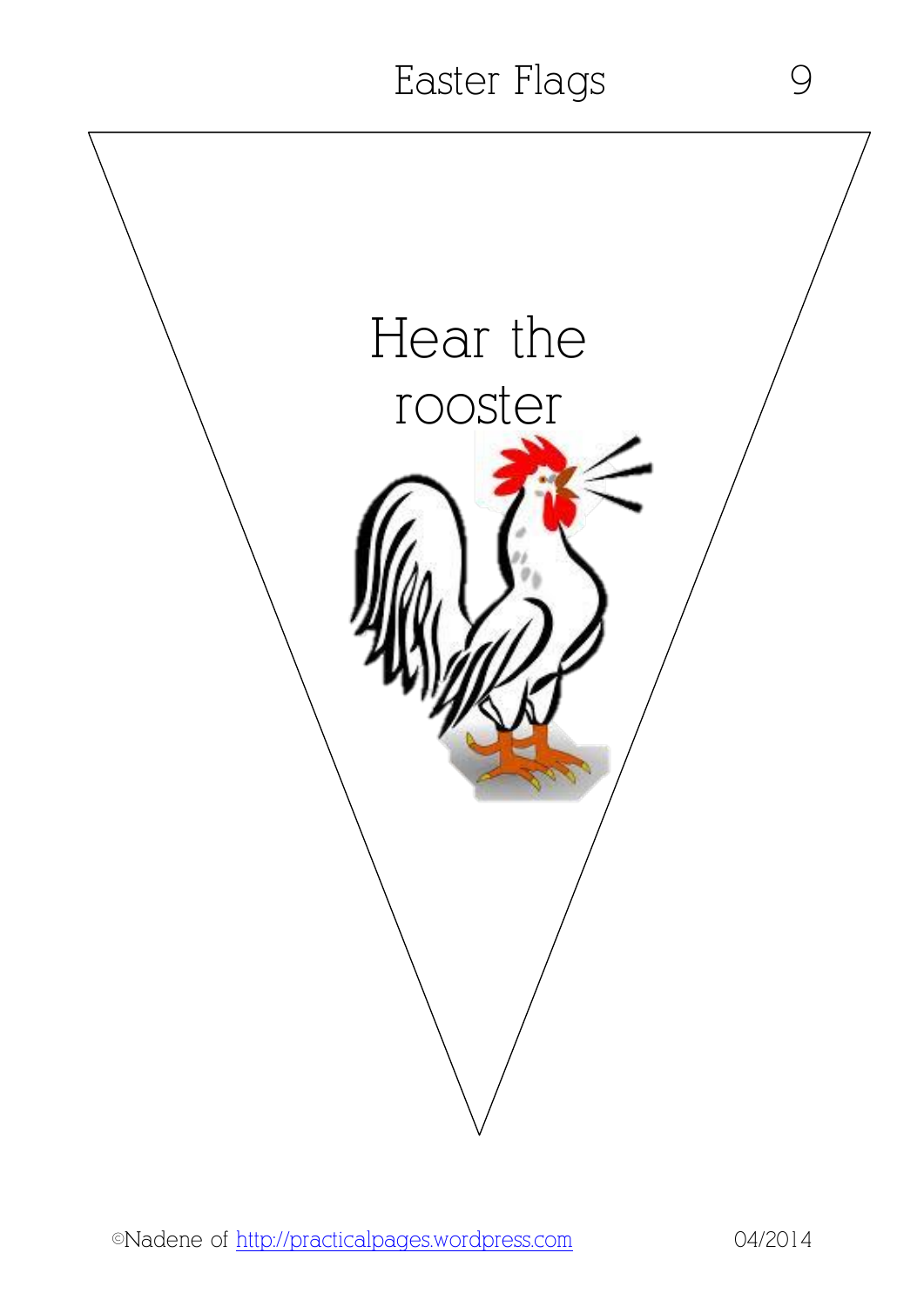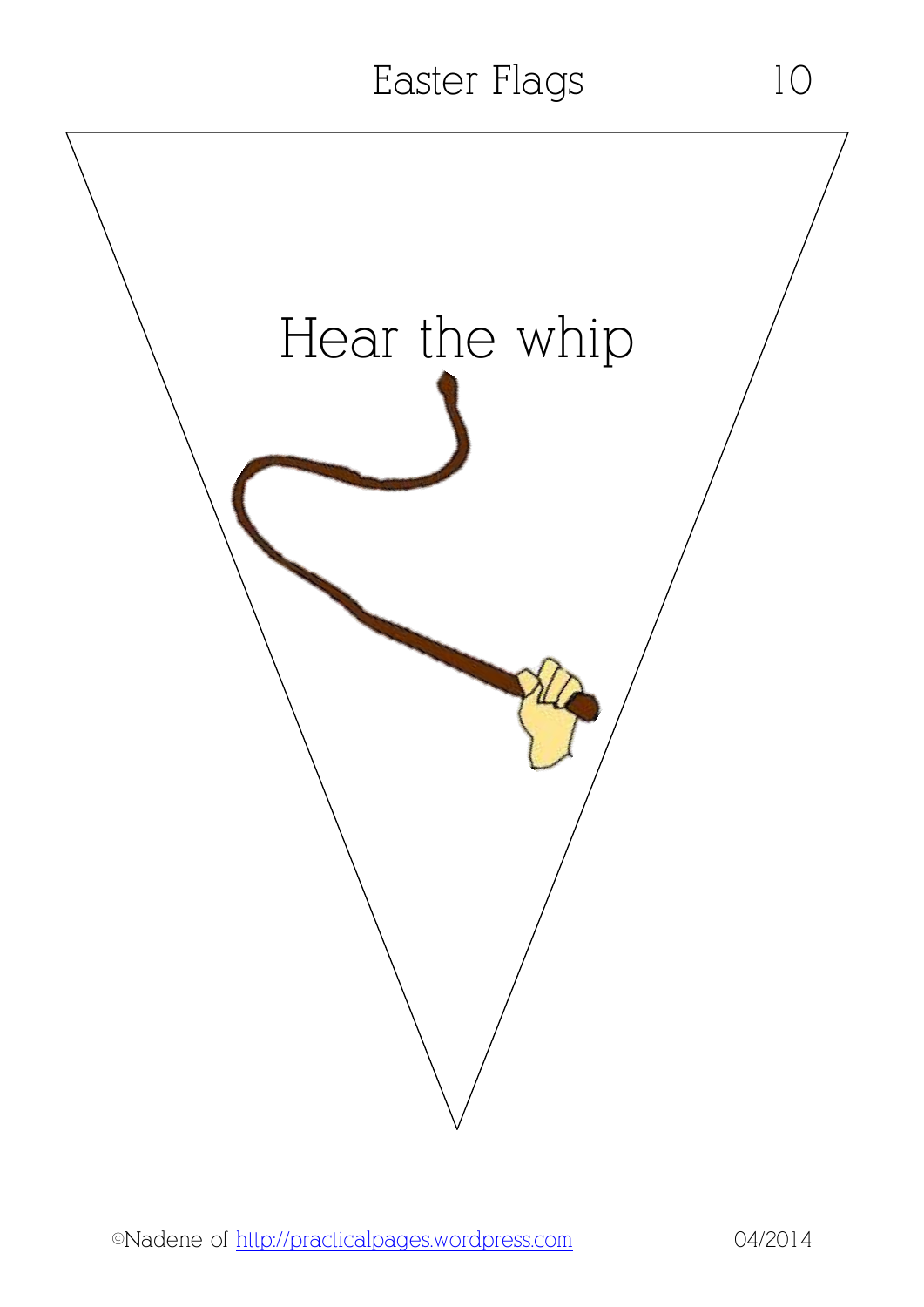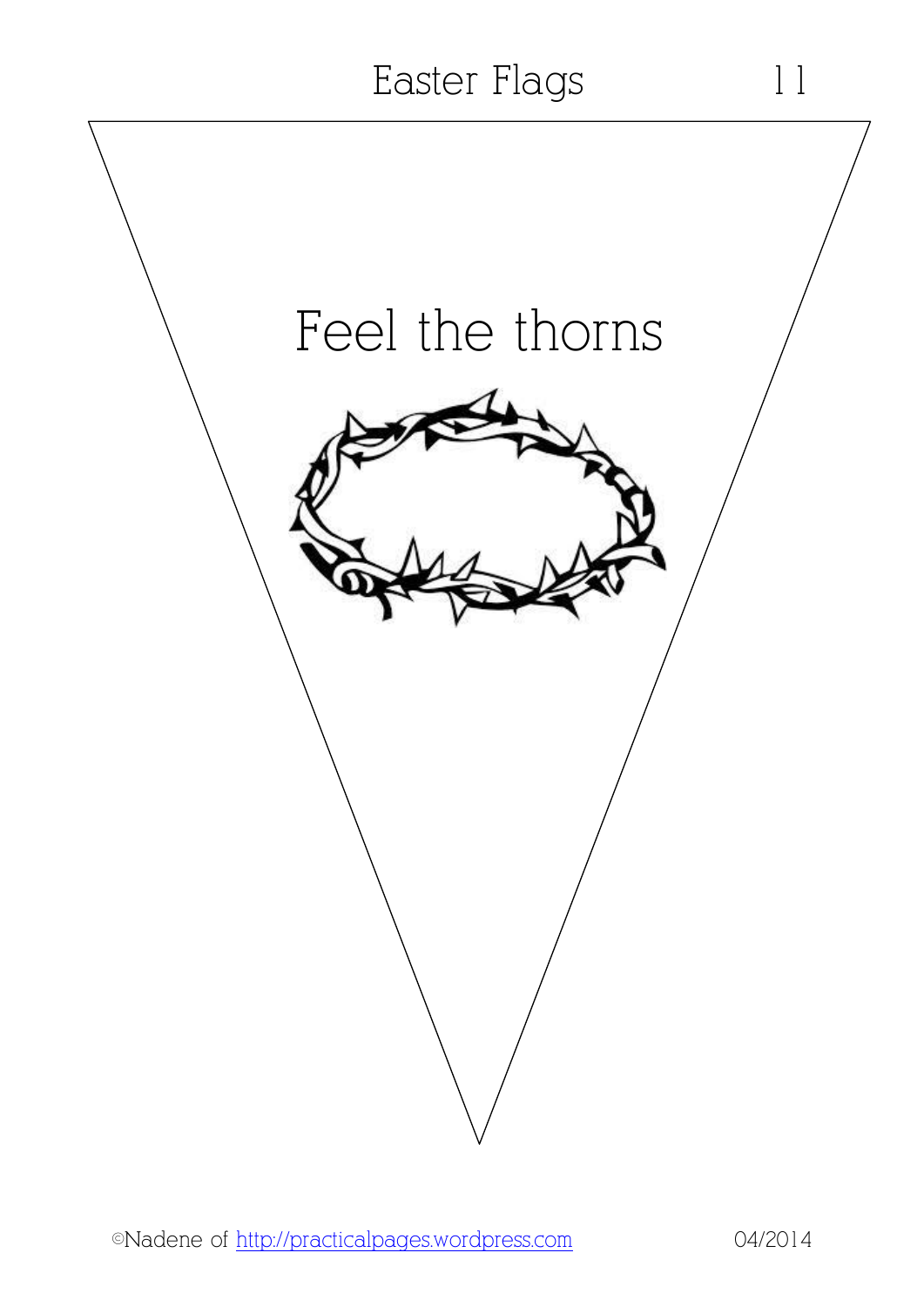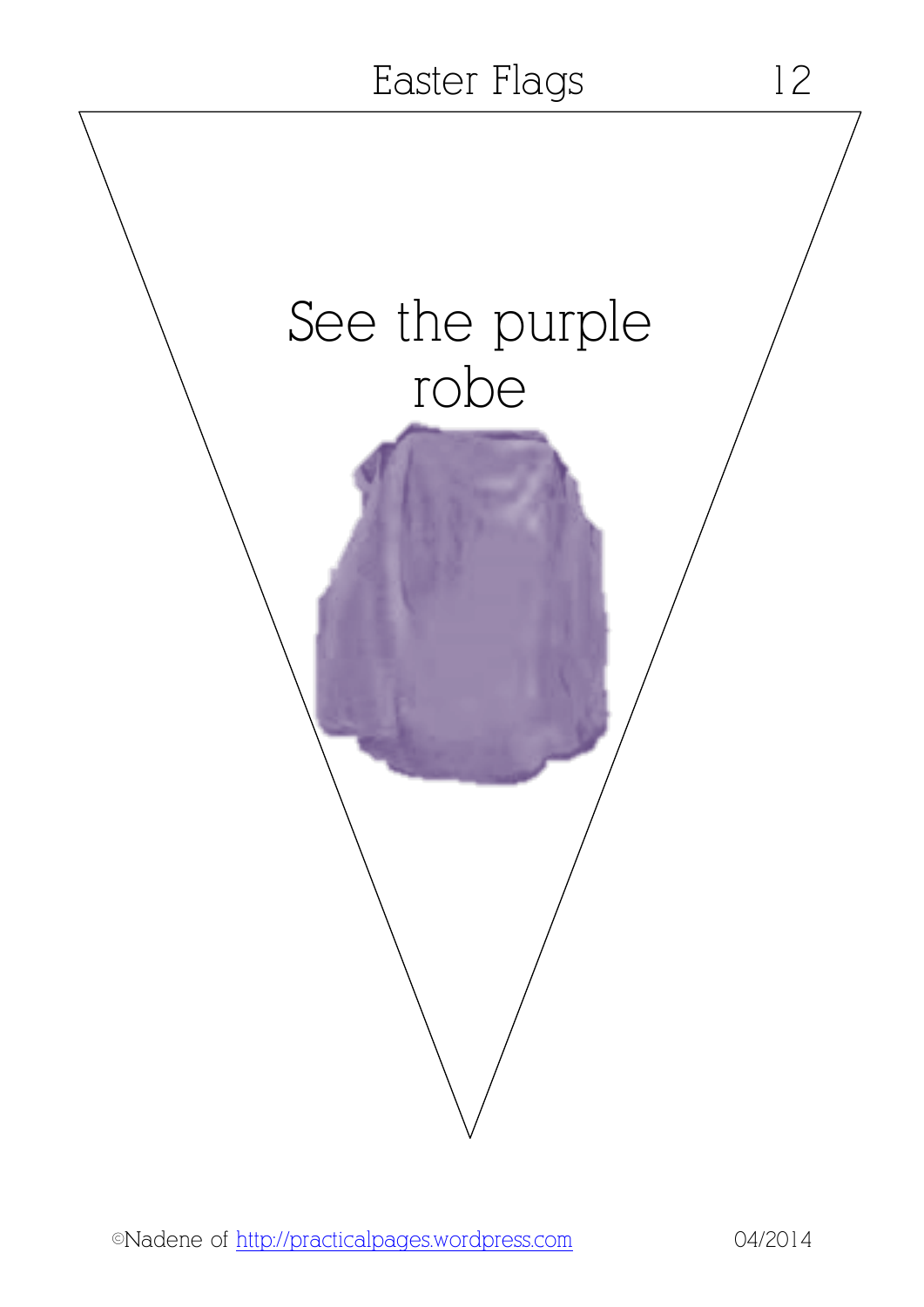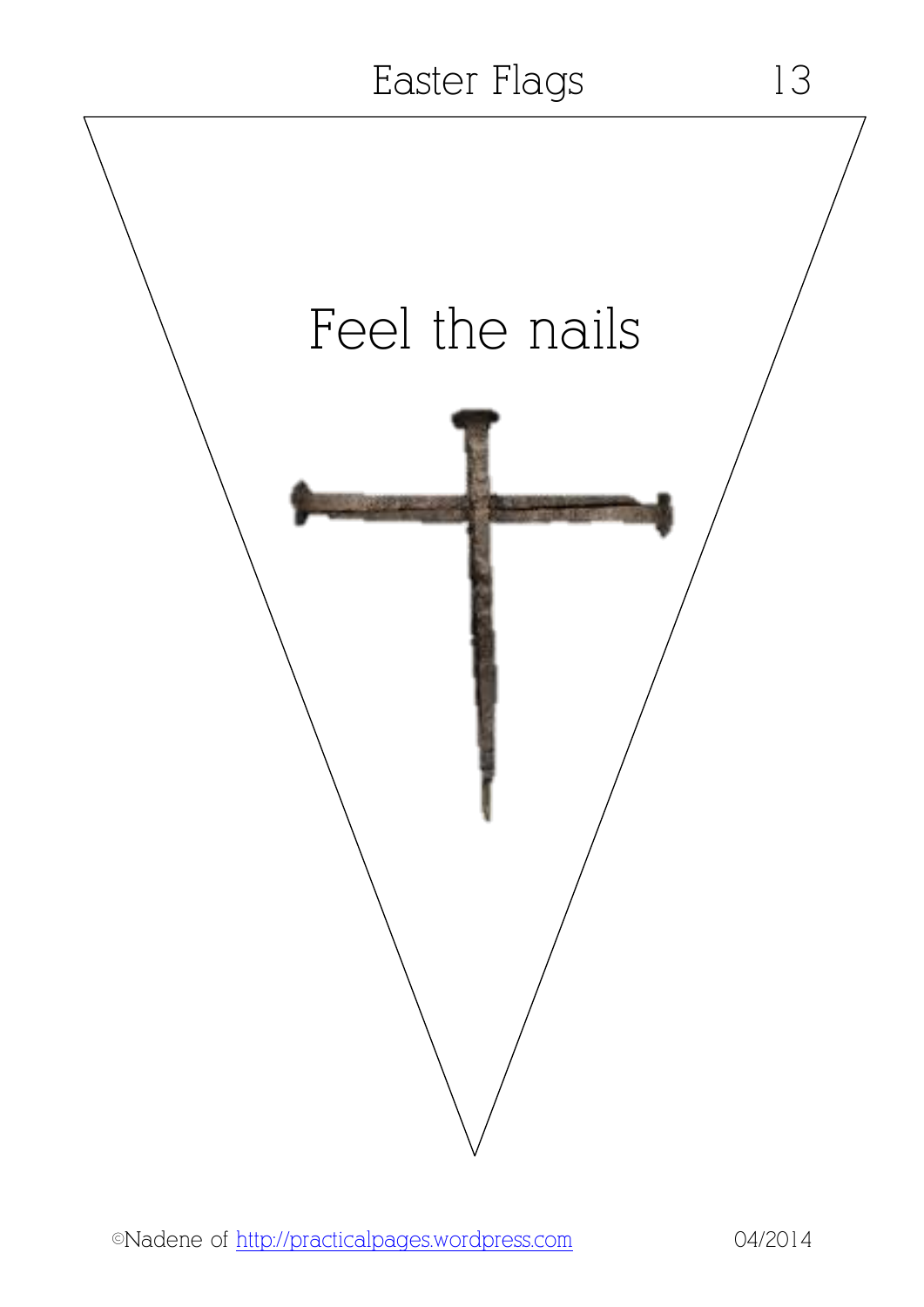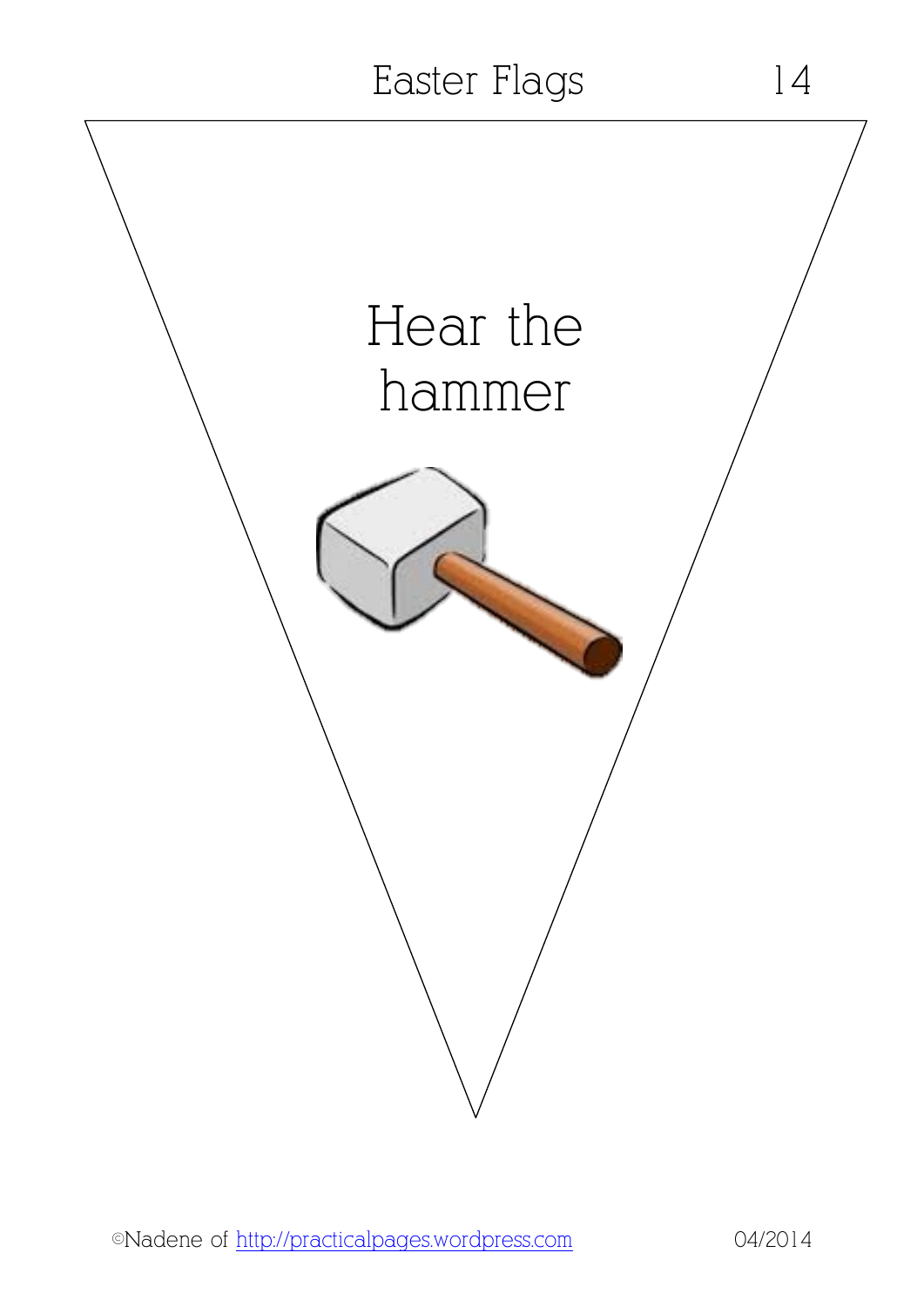